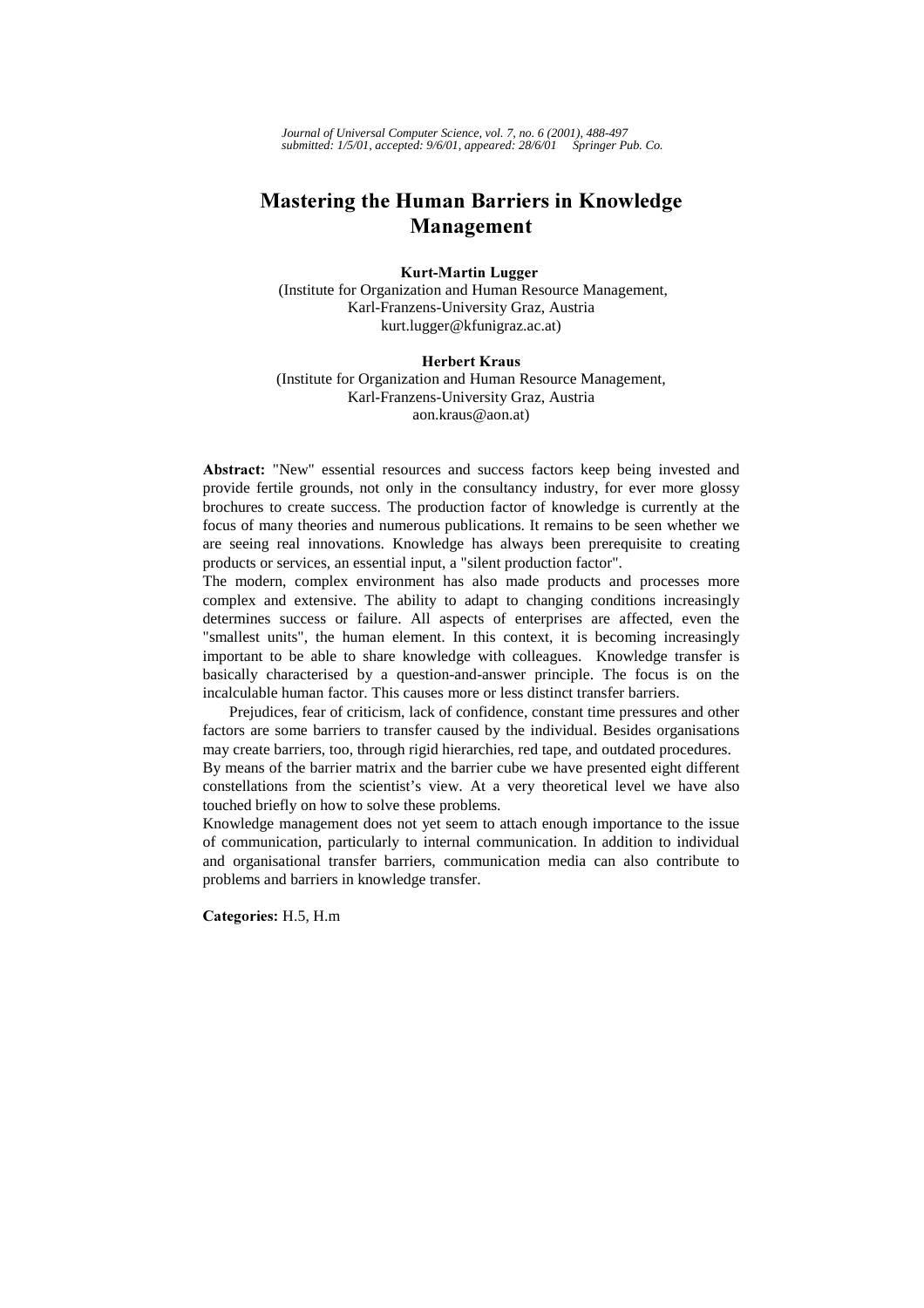## 1 Introduction

"New" essential resources and success factors keep being invested and provide fertile grounds, not only in the consultancy industry, for ever more glossy brochures to create success. The production factor of knowledge is currently at the focus of many theories and numerous publications. It remains to be seen whether we are seeing real innovations. Knowledge has always been prerequisite to creating products or services, an essential input, a "silent production factor". What has changed is the amount of awareness and attitudes towards this issue.

The extraordinary men of the sixteenth and seventeenth centuries were academies in their own right, ... As knowledge is now taking over, private individuals have joined forces to achieve what individuals found beyond their reach.

#### *GOETHE*

The modern, complex environment has also made products and processes more complex and extensive. This fact has changed life. Both in our professional as well as in our private lives we keep facing innovations. Today's major challenge is to keep pace with current trends. This is essential for individuals as well as for organisations. The ability to adapt to changing conditions increasingly determines success or failure. All aspects of enterprises are affected, even the "smallest units", the human element. In this context, it is becoming increasingly important to be able to share knowledge with colleagues.

#### 1.1 What is Knowledge?

The original sin of knowledge management is to behave as if we knew what knowledge is. [cf. Schneider, 2001]. It seems an insurmountable task to talk about knowledge and reach general consensus about it. Since human individuals have written all the literature, in other words, individual knowledge has created knowledge, all access is individual in turn. Publications of the past 8 to 10 years lack general consensus on the definition of knowledge management. By contrast, different patterns of definitions originate from different academic disciplines, such as organisational theory, information science, psychology and sociology. What these definitions share is that they reflect more or less clearly two distinct but essential perspectives for the future. On the one hand there is *human oriented* knowledge management, while on the other there is *technology oriented* knowledge management [cf. Schüppel, 1996]. Central to the human oriented perspective is the endeavour to motivate individuals to share individual knowledge with other members of the organisation. Besides sharing knowledge, staff should also feel encouraged to keep developing and learning. On the other hand, by implementing hardware and software components, technology oriented knowledge management aims at creating conditions under which information can be collated, stored, prepared, disseminated, used and updated. Publications in recent years also clearly show attempts to formulate integrated approaches to knowledge management. The objective is to merge human and technology oriented approaches. In concrete terms these publications try to describe attempts to combine the individual human carrier of knowledge with the means of information and communication technologies.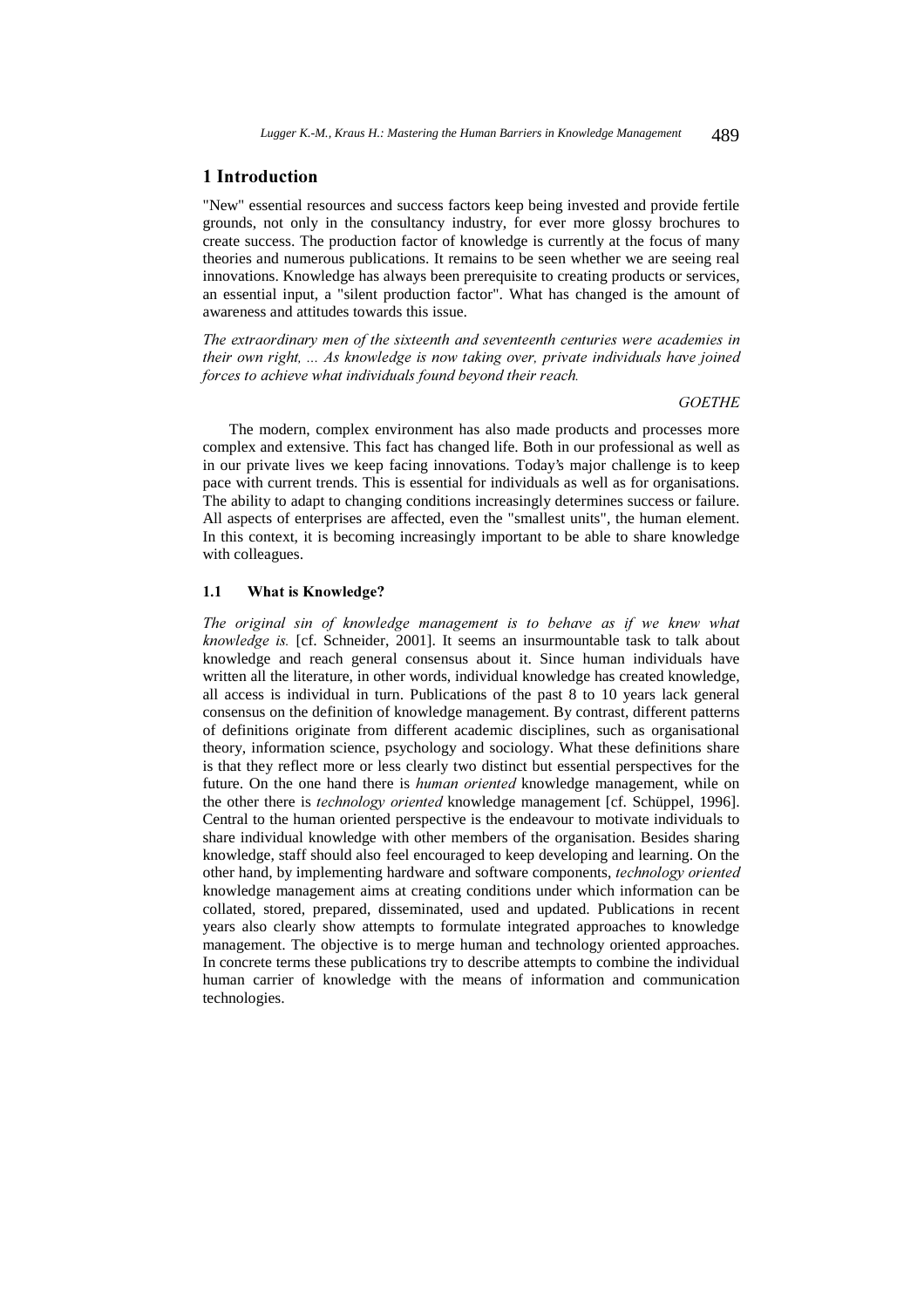#### 490 *Lugger K.-M., Kraus H.: Mastering the Human Barriers in Knowledge Management*

Knowledge consists of data and information; data are symbols or strings of symbols which are coded in some way. When data can be integrated into a meaningful context by an individual, they become information [cf. Willke, 1998]. Knowledge is more complex than information as it enables actions. Knowledge is often classified as implicit knowledge, the part of our knowledge we are not aware of, and explicit, documented knowledge, in other words, the visible part, the tip of the iceberg [cf. Nonaka/Takeuchi, 1997] Know-how is knowledge required to perform and create goods and services.

Knowledge needs to be considered in connection with an individual who keeps processing data and information by experiences, insights and skills into knowledge and know-how. So if the terms knowledge and knowledge management are applied to refer exclusively to preparing, storing and perhaps retrieving data, then in fact we had rather call this data or information management. This has as yet little to do with knowledge.

## 2 Knowledge Transfer

In what follows we will use the term "knowledge transfer" even though we are aware that transferring knowledge from A to B is practically impossible. This would require identical experiences of the world and knowledge bases for both sender and receiver. It would be more suitable to use the term knowledge induction [cf. Sammer, 1999, Schneider, 2001]. Information transfer can be considered as a preliminary step in knowledge induction.

"Knowledge transfer" is characterised by two facts. Firstly, the incalculable human factor is always involved; secondly we always face a question-and-answer exchange. Observation and imitation follow the same principle. The starting point of knowledge transfer is usually a question, an observation, and occasionally an incident. We could list many reasons to justify why projects of knowledge management fail, why questions remain unanswered or are left unspoken.

After this brief introduction to the topic of knowledge management we will attempt to show some barriers of knowledge transfer. We are fully aware that this is a selective rather than a comprehensive discussion.

In addition we will include some approaches to these barriers that may not overcome them but perhaps lower them. Due to the issue at hand we cannot discuss universally applicable recipes, nor can we explain how knowledge transfer is to work. We are rather dealing with abstractions sketching out potential pathways. We have to leave it to readers to deduce concrete measures to implement solutions.

In order to reach the goal of reducing barriers to transfer and to help mutual exchange by intervention, in any case two essential elements are required: creativity and innovation.

# 3 Barriers in Knowledge Transfer

"Knowledge is the only factor of production which does not decrease through use but actually increases!" This claim can be found in many publications dedicated to the issue of knowledge management. Yet there are many barriers, most of them due to human nature: distrust, lack of understanding and reluctance to change are only some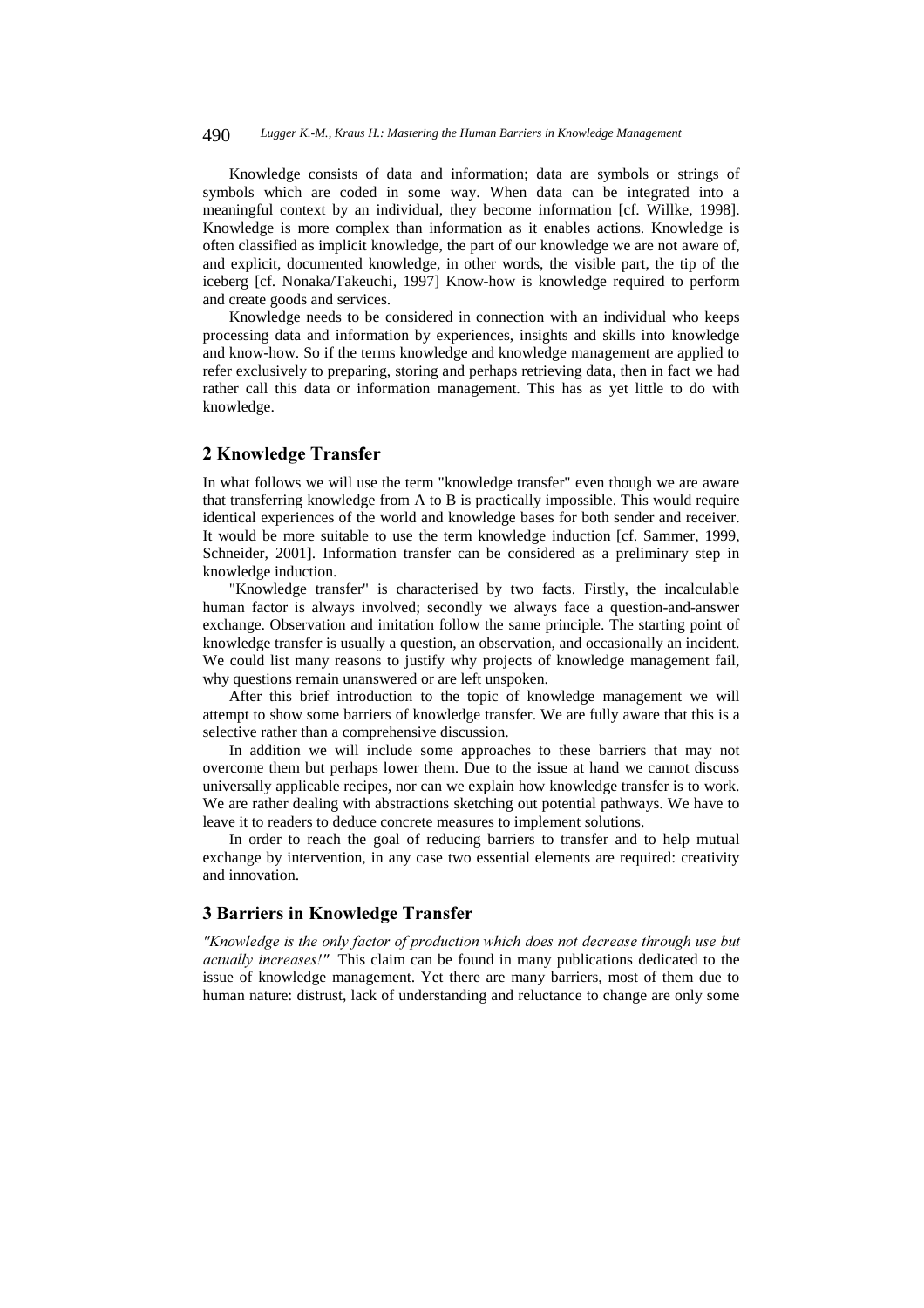of the numerous barriers making knowledge transfer difficult if not impossible. Due to the huge number of barriers it makes sense to start by getting an overview and some structure. This is to distinguish between barriers created by the individual and those created by the environment the individual works in. In an organisation these barriers can be created by other staff or by the organisation itself. We will use a simple "barrier matrix" to illustrate various scenarios.

#### 3.1 Individual Barriers in Knowledge Management

Extensive procedures for advertising jobs and selecting staff are designed to guarantee that the person who is best qualified gets the job. For example, hobbies and interests of candidates should match required profiles. However, if we assume that individual staff's objectives and interests also change over time, we need to ask how they can be employed according to their interests in the long term. Studies assessing staff satisfaction consider the collective but hardly ever consider any individual change. And they are completely ignored when the data collected is "processed" and filed without implementing any change. All the frustration and demotivation could lead to barriers in knowledge transfer. Staff typically manage fairly complex projects such as having a house built and acquire very specific knowledge and know-how. Many organisations are unable to tap into these resources. Staff are hardly ever encouraged to contribute private knowledge and know-how to relevant organisational processes. Some of the barriers of knowledge transfer mentioned by individuals are: *prejudices*, too much concern for other people's opinions, fear of criticism, bad experiences in the past, lack of confidence, apparent lack of communication skills, lack of sensitivity in dealing with others, worries of losing out as others will exploit and benefit from your ideas, fear of superiors, lack of time, general reluctance to invest time for the sake of the knowledge, and occasionally lack of humour among colleagues. We could continue this list. As we can see, there are numerous individual barriers. That's not all though. Individual barriers are often complemented by organisational, collective barriers.

### 3. 2 Organisational Barriers in Knowledge Transfer

If staff are willing and able to overcome their individual barriers in knowledge transfer, there are a number of organisational barriers that can still get in the way: closed corporate cultures, rigid hierarchies, red tape, tedious search routines without appropriate support, no or insufficient dissemination of information among staff, no available contacts, constant time pressures, quick-fix solutions prevailing, outdated procedures being left unchanged, management lacking understanding and procedures being kept vague.

Last but not least, we face a well-established collection of barriers to transfer which are renowned for having brought down many projects of knowledge management in the past, and which are likely to carry on doing so in future. We will attempt to describe them by means of a barrier matrix and a barrier cube.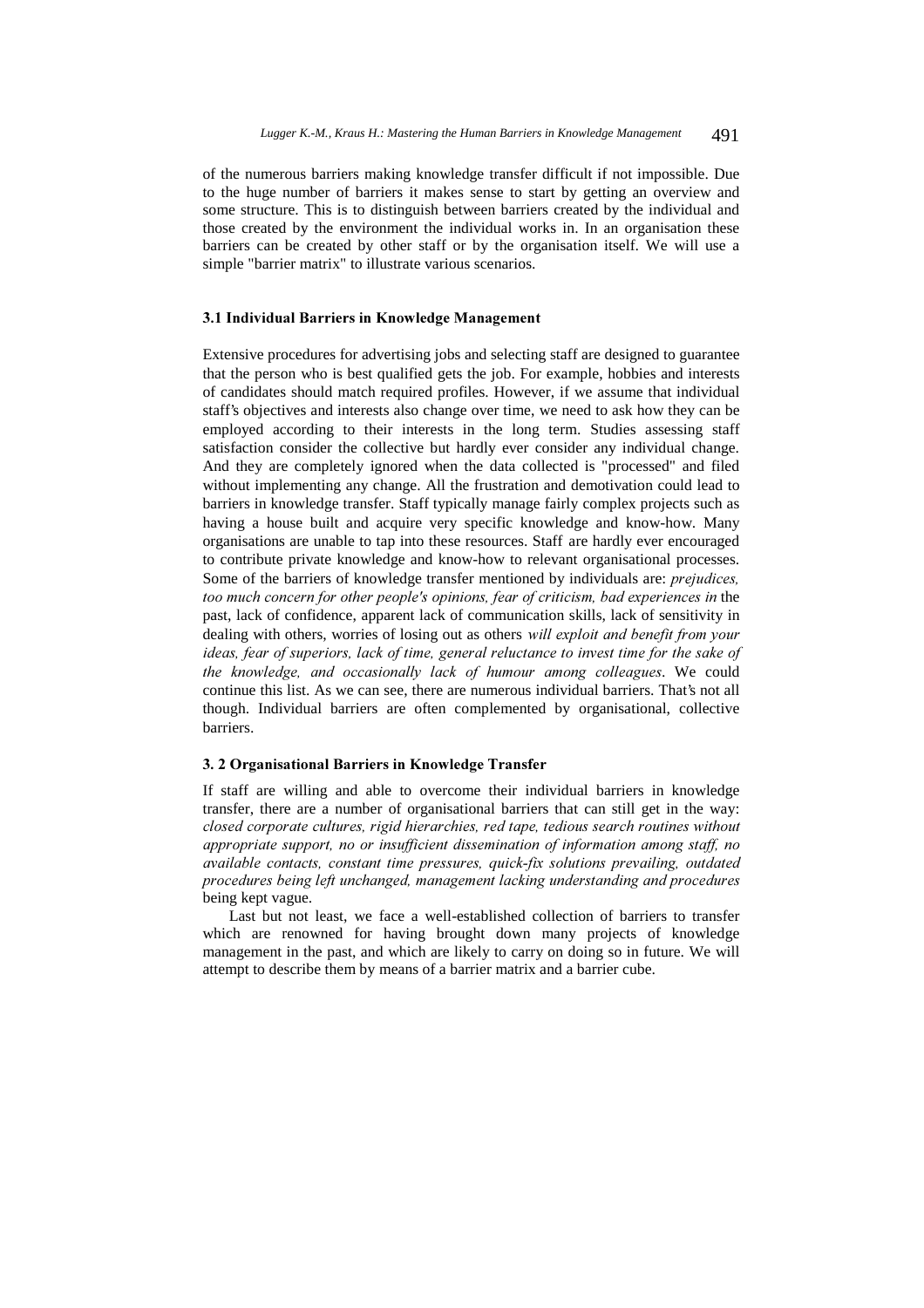492 *Lugger K.-M., Kraus H.: Mastering the Human Barriers in Knowledge Management*

#### 3.3 Barrier Matrix and Barrier Cube

The starting point in the barrier matrix is the distinction between individual and organisational barriers of knowledge transfer. As can be seen in Figure 1, basically we can identify four constellations to describe transfer barriers.



Figure 1: "Barrier Matrix"

Figure 2 expands the basic principle of the barrier matrix by the dimension of knowledge providers and knowledge consumers.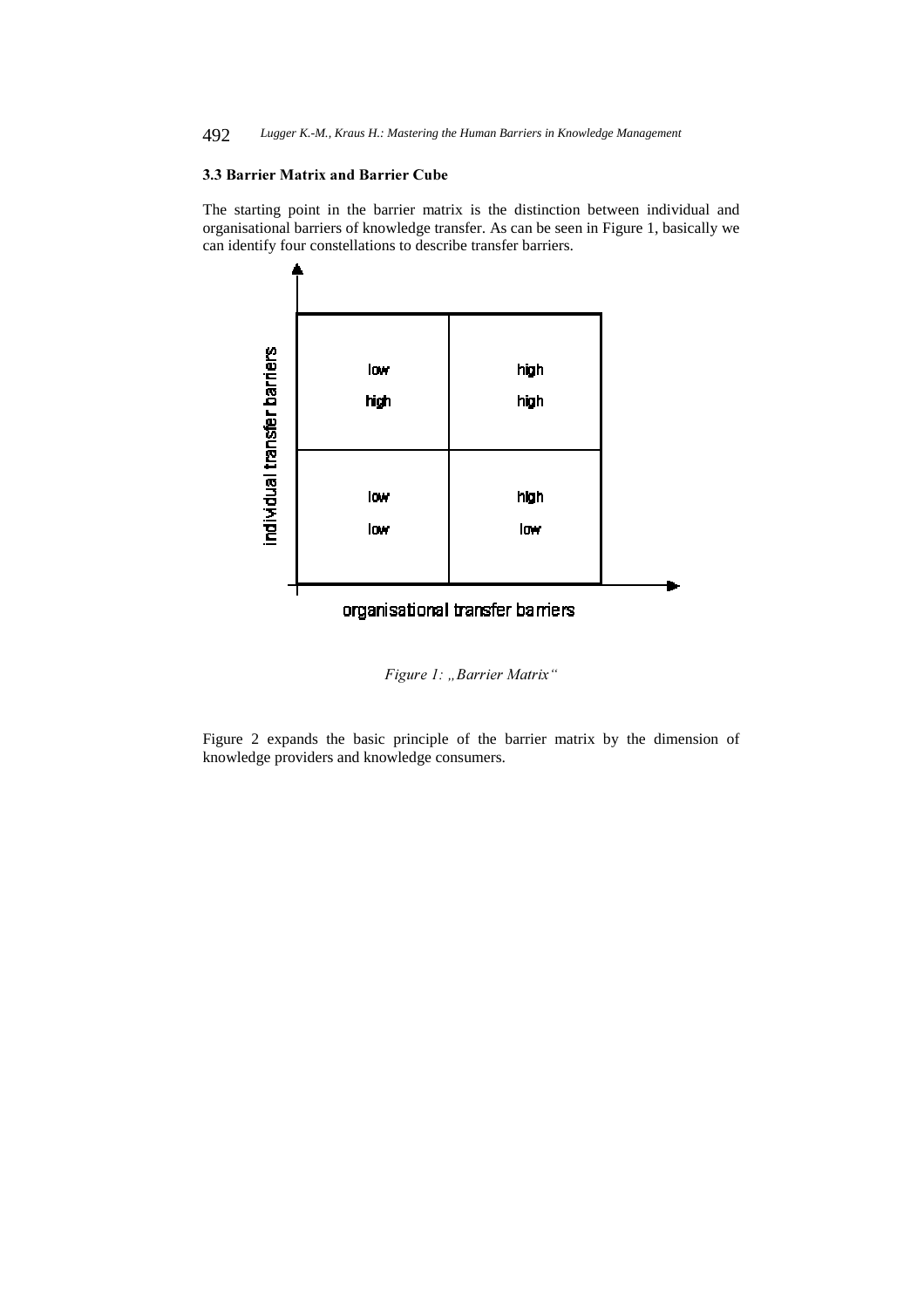

Figure 2: "Barrier Cube"

This leads to 8 states of the cube, which we will describe and discuss in detail. We will start by considering knowledge providers first.

#### 3.3.1 Knowledge providers

Cube 1/1: This constellation might be considered ideal by knowledge providers as well as by organisations. It is characterised by staff managing to think and act in networks beyond their own scope of jobs. Sharing experiences and knowledge is the normal state of affairs, which does not require sophisticated sensitivity in order to work. Knowledge providers accept potential weaknesses among their consumers and can cope with them. They master basic methodology and techniques for such situations. The degree of staff participation meets their needs. Documentation of complex affairs is based on simple and clear routines. Little hierarchy and appropriate user-friendly communication media popular among users favour constellation 1/1.

 )! In principal, staff are willing to share, to relinquish their knowledge and experiences with others. In this state, it is the organisational framework that inhibits knowledge transfer for providers. This framework creates and, without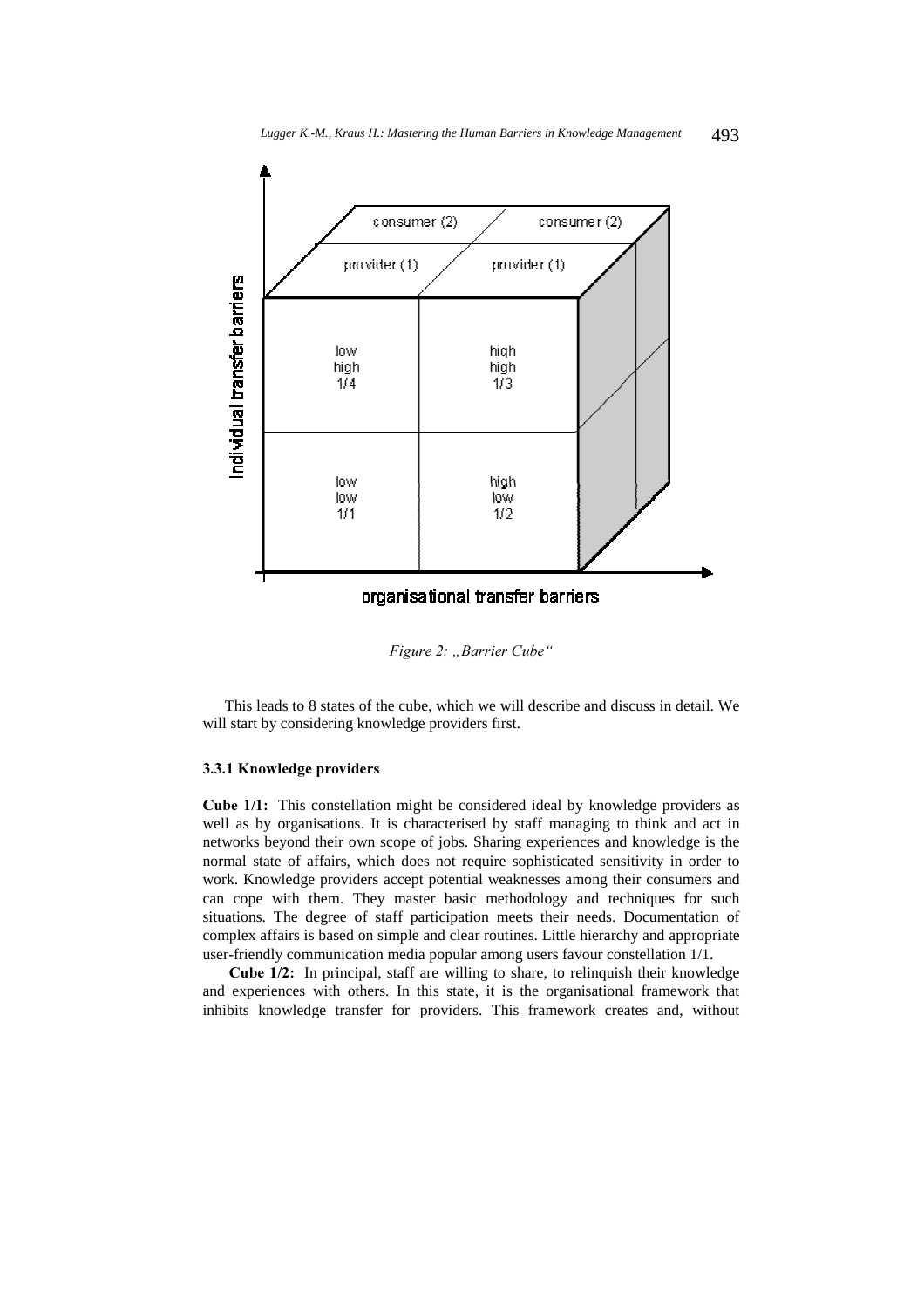knowing, forces barriers ranging from red tape to complicated user interfaces that are difficult to use. Often an appropriate architectural setting to promote knowledge transfer and communication is lacking. For instance, it would be relatively easy to implement measures to provide an ambience where staff feel comfortable, some space not near the water-cooler that invites informal communication. In more formal words, measures that enable immediate access to key staff could help. The organisation is meant to initiate a trial and error process, which unfortunately is prone to lead to frustrating comments from staff like "Whatever next?"

Cube 1/3: This constellation dissatisfies both the individual as well as the organisation. Organisational barriers mentioned above for cube 1/2 are aggravated by individual barriers of information providers. Why would anyone in the organisation benefit from my experiences and knowledge [organisational barrier]? Why should I give away the fruits of my labour for free to others here [individual barrier]? How could I make my documented experiences easily accessible to others [organisational barrier]? As much as I would like to pass on my knowledge, how could I possibly find the time to do it [individual/organisational barriers]? ... Carrying on would sooner or later raise the question of what came first, the hen or the egg? It's a Catch-22: there is no doubt that individual and organisational transfer barriers can cause each other. A dissatisfactory organisational framework for transfer instantly creates individual barriers. The organisation, on the other hand, may claim that staff are unlikely to cooperate anyway. It is doubtful whether the organisation can work its way out of this dilemma on its own. Buying in expertise by referring to sound consultants is one possible solution. This requires however that the organisation is capable of properly defining the consultant's brief in terms of effective and long-lasting knowledge transfer.

Cube 1/4: By and large the features of individual transfer barriers above for cube 1/3 described apply here as well. In spite of organisational measures to promote transfer, staff are likely to be reluctant or unable to share their knowledge. A crucial point in time occurs when individuals become aware of the fact that specific patterns of behaviour, activities, reactions etc. can contribute to individual benefits. It is at this point in time that such behaviour can be accepted and internalised. For example, an individual who has experienced the benefits of sharing their knowledge and received credit and recognition is more likely to share their knowledge again in future. By contrast, more barriers can also go up.

When it comes to making new technologies accessible, for example information and communication technologies, incredibly creative as well as destructive attitudes and tactics come to the fore. Many organisations are familiar with this phenomenon. Over the years, consulting activities have found two relatively distinct patterns of behaviour. On the one hand, there are those members of staff opposed to change in principle who will do anything to avoid change. On the other hand, staff display behaviour ranging from healthy scepticism to slight euphoria. The latter group are essential for an organisation and for their own benefit to experience and understand the positive effects of innovation. Admittedly not any innovation will be beneficial.

Consequently, a simple solution for cube 1/4 could be as follows: an organisation needs to succeed at making transparent the benefits of sharing knowledge among all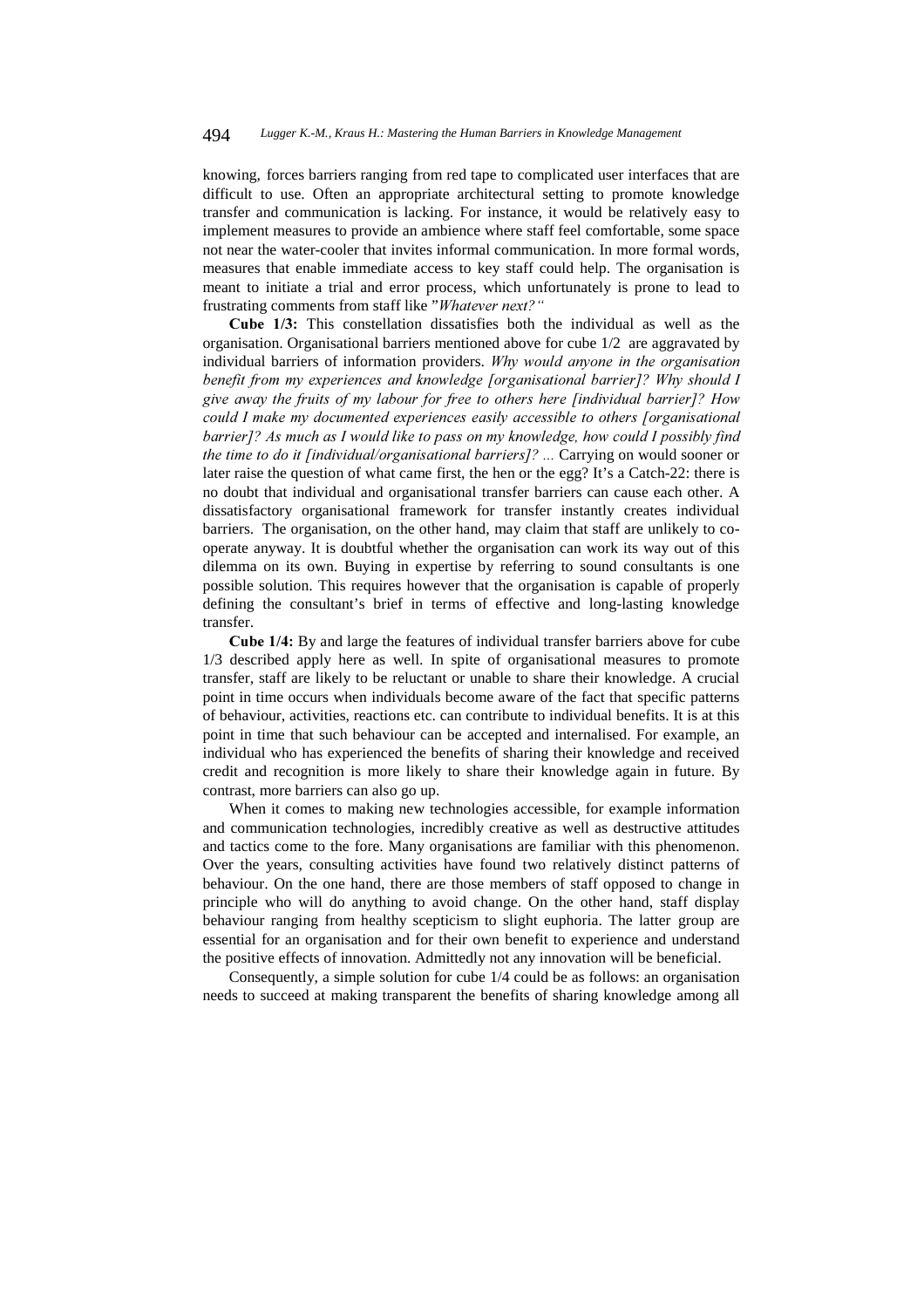individual staff members with all their opportunities, diversity and creativity. However, there is no simple recipe to implement this solution. Organisational leaders bear the responsibility to lead by example.

#### 3.3.2 Knowledge Consumers

Cube 2/1: Knowledge transfer is often initiated by more or less concrete questions. Cube 2/1 favours the situation of knowledge consumers by appropriate organisational measures taken to promote transfer. Consumers have access to easy-to-use and reliable search tools; the layout of the organisation's knowledge centres allows staff to find the right source of knowledge quickly and efficiently – how and where am I most likely to find the best answer. Besides, staff members can trust colleagues and superiors, which makes them more likely to ask questions. Investigating, understanding and questioning are essential characteristics of knowledge consumers, who are motivated mainly by personal interest – something the organisation needs to assess and promote. Successful knowledge consumers in turn become knowledge providers.

Cube 2/2: Many know this situation of desperately searching for competent answers. Database entries are out-of-date: the results are useless. The expert you normally contact moved to a new job, and what remains is the sense of certainty that there must be someone who can help, but how can you find them? In this scenario, a member of staff asking questions is quickly considered unqualified by superiors or the organisation. There is little or no assistance for a member of staff in their research, yet they depend on organisational support. There are neither user-friendly technologies nor personal contacts available. Solutions might be implementing buddy- or mentor systems, and user groups. Moreover, "human software" can help.

**Cube 2/3:** If we assume that knowledge transfer tends to start with questions, the constellation of cube 2/3 is even more critical for knowledge providers than in cube 1/3. Monotonous work procedures characterised by high degrees of standardisation favour such situations. It is easy to explain and argue why organisations build barriers to transfer in terms of information lockouts. It may be in line with corporate and industry goals. Yet this constellation can only be justified in terms of motivation if the needs of staff are characterised by many individual transfer barriers regardless of whether they are aware or unaware of them.

**Cube 2/4:** This constellation characterises the situation of an organisation trying to satisfy the needs for knowledge by appropriate support and infrastructure and motivate knowledge consumers. However, individuals have built high barriers to transfer. Many projects in knowledge management are characterised by this situation. Enormous funds are invested in technology. Extensive database systems are designed to make sure no knowledge is lost, and many other measures are taken. At the end of the day, however, many members of staff fail to accept and use the tools made available. This leads to even more investment in trying to convince staff members of the usefulness of the tools offered. Yet often what has been forgotten is the fact that staff members may have little time to learn how to use the new knowledge support tools [cf. Schneider, 2001]. Daily operations keep staff too busy to bother.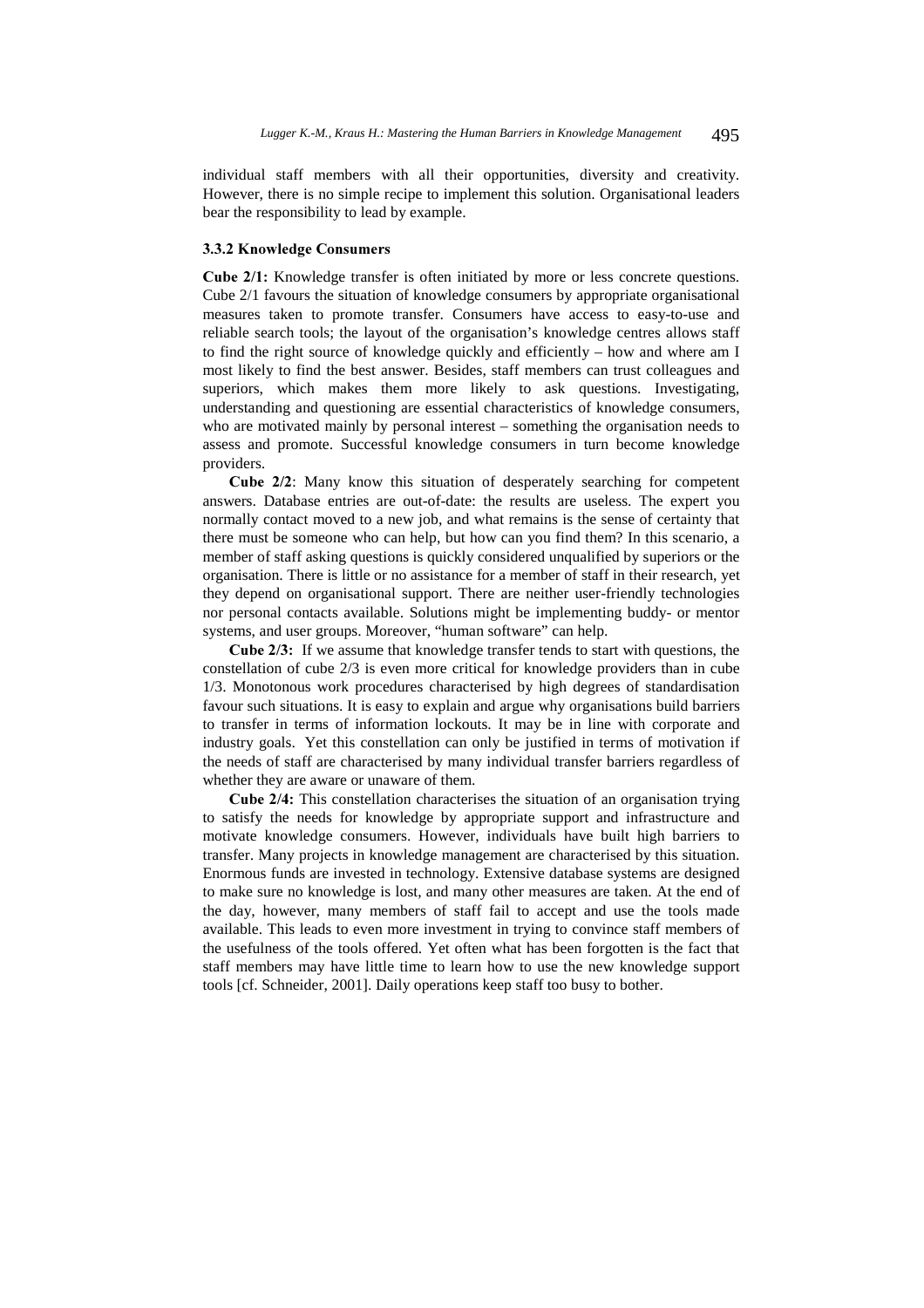#### 496 *Lugger K.-M., Kraus H.: Mastering the Human Barriers in Knowledge Management*

It is worth mentioning that literature in knowledge management takes little or no account of the notion of communication. Many projects dedicated to knowledge management would however benefit from starting by reviewing internal communications in the organisation. Organisations offer their staff a range of communication media to select depending on size and location. There are various communication media, ranging from face-to-face conversations, intranet and Internet, to business TV, which are able to communicate suitable content. Lessing called this the "Laokoon problem". Basically this refers to the question of which medium is best suited to transfer which kind of content – an essential question of knowledge transfer. So in addition to individual and organisational transfer barriers we may find barriers inherent in communication media.

How do staff communicate in an organisation? What media do they use primarily? What media that the organisation makes available meet resistance among staff? In order to design knowledge transfer to work and to avoid barriers at the drawing board stage, starting by analysing internal communications can make a major contribution to the success of many projects in knowledge transfer.

## 4 Conclusion

Knowledge transfer is basically characterised by a question-and-answer principle. The focus is on the incalculable human factor. This causes more or less distinct transfer barriers.

Prejudices, fear of criticism, lack of confidence, constant time pressures and other factors are some barriers to transfer caused by the individual. Besides organisations may create barriers, too, through rigid hierarchies, red tape, and outdated procedures.

By means of the barrier matrix and the barrier cube we have presented eight different constellations from the scientist's view. At a very theoretical level we have also touched briefly on how to solve the problems.

Knowledge management does not yet seem to attach enough importance to the issue of communication, particularly to internal communication. In addition to individual and organisational transfer barriers, communication media can also contribute to problems and barriers in knowledge transfer.

## **References**

[Albrecht, 1993] Albrecht, F.: "Strategisches Management der Unternehmensressource Wissen: Inhaltliche Ansatzpunkte und Überlegungen zu einem konzeptionellen Gestaltungsrahmen", Frankfurt/Main, 1993

[Dobl, 1995] Dobl, R.: "Lexikon der Goethe-Zitate", Deutscher Taschenbuch Verlag GmbH & Co. KG, München, 1995

[Nonaka/Takeuchi, 1997] Nonaka, I., Takeuchi, H.: "Die Organisation des Wissens", Campus Verlag, 1997